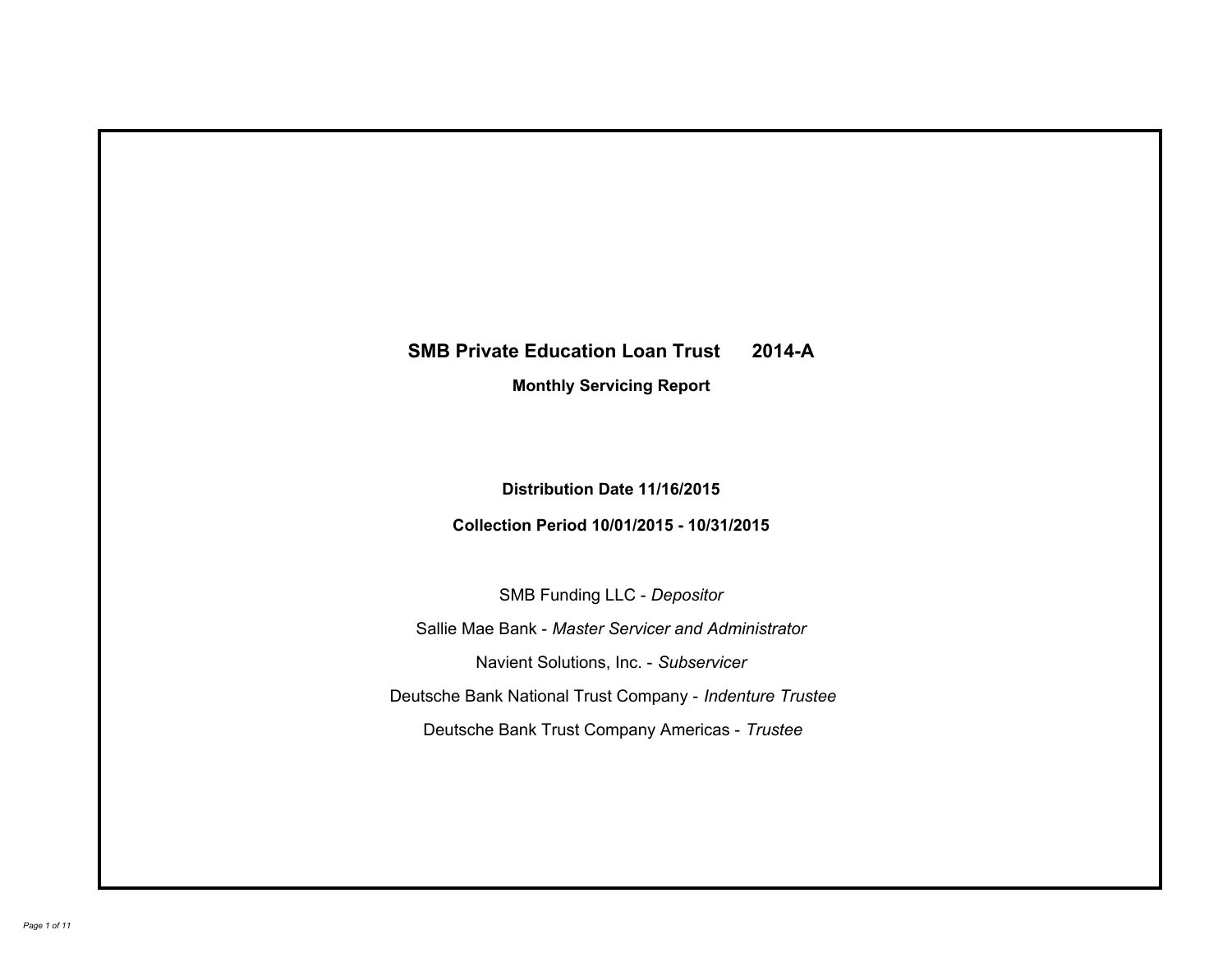|  |  |  | <b>Deal Parameters</b> |  |
|--|--|--|------------------------|--|
|--|--|--|------------------------|--|

| Α            | <b>Student Loan Portfolio Characteristics</b>   |            | 08/07/2014       | 09/30/2015       | 10/31/2015       |
|--------------|-------------------------------------------------|------------|------------------|------------------|------------------|
|              | <b>Principal Balance</b>                        |            | \$361,523,983.59 | \$338,937,579.89 | \$336,743,948.37 |
|              | Interest to be Capitalized Balance              |            | 17,313,307.43    | 19,168,269.14    | 19,452,374.48    |
|              | Pool Balance                                    |            | \$378,837,291.02 | \$358,105,849.03 | \$356,196,322.85 |
|              | Weighted Average Coupon (WAC)                   |            | 7.81%            | 7.73%            | 7.71%            |
|              | Weighted Average Remaining Term                 |            | 138.29           | 137.23           | 137.37           |
|              | Number of Loans                                 |            | 33,555           | 31,023           | 30,836           |
|              | Number of Borrowers                             |            | 26,651           | 24,232           | 24,104           |
|              | Pool Factor                                     |            |                  | 0.945276132      | 0.940235640      |
|              | Since Issued Total Constant Prepayment Rate (1) |            |                  | 5.45%            | 5.52%            |
| B            | <b>Debt Securities</b>                          | Cusip/Isin | 10/15/2015       |                  | 11/16/2015       |
|              | A1                                              | 784456AA3  | \$76,203,216.28  |                  | \$73,175,754.15  |
|              | A <sub>2</sub> A                                | 784456AB1  | \$68,000,000.00  |                  | \$68,000,000.00  |
|              | A <sub>2</sub> B                                | 784456AC9  | \$68,000,000.00  |                  | \$68,000,000.00  |
|              | A <sub>3</sub>                                  | 784456AD7  | \$50,000,000.00  |                  | \$50,000,000.00  |
|              | В                                               | 784456AE5  | \$36,000,000.00  |                  | \$36,000,000.00  |
|              | C                                               | 784456AF2  | \$42,000,000.00  |                  | \$42,000,000.00  |
|              |                                                 |            |                  |                  |                  |
| $\mathsf{C}$ | <b>Certificates</b>                             | Cusip/Isin | 10/15/2015       |                  | 11/16/2015       |
|              | <b>Excess Distribution</b>                      | 784456AG0  | \$100,000.00     |                  | \$100,000.00     |
|              |                                                 |            |                  |                  |                  |
| D            | <b>Account Balances</b>                         |            | 10/15/2015       |                  | 11/16/2015       |
|              | Reserve Account Balance                         |            | \$958,735.00     |                  | \$958,735.00     |
|              |                                                 |            |                  |                  |                  |
| Ε            | <b>Asset / Liability</b>                        |            | 10/15/2015       |                  | 11/16/2015       |
|              | Overcollateralization Percentage *              |            | 16.73%           |                  | 17.13%           |
|              | Specified Overcollateralization Amount *        |            | \$107,431,754.71 |                  | \$106,858,896.86 |
|              | Actual Overcollateralization Amount *           |            | \$59,902,632.75  |                  | \$61,020,568.70  |

\* Based on the Rated debt securities (Class A and Class B Bonds)

(1) Since Issued Total CPR calculations found in monthly servicing reports issued on or prior to September 15, 2015 originally included loans that were removed from the pool by the sponsor because they became ineligible for the pool between the cut-off date and settlement date. On October 5, 2015, Since Issued Total CPR calculations were revised to exclude these loans and all prior monthly servicing reports were restated. For additional information, see 'Since Issued CPR Methodology' found on page 11 of this report.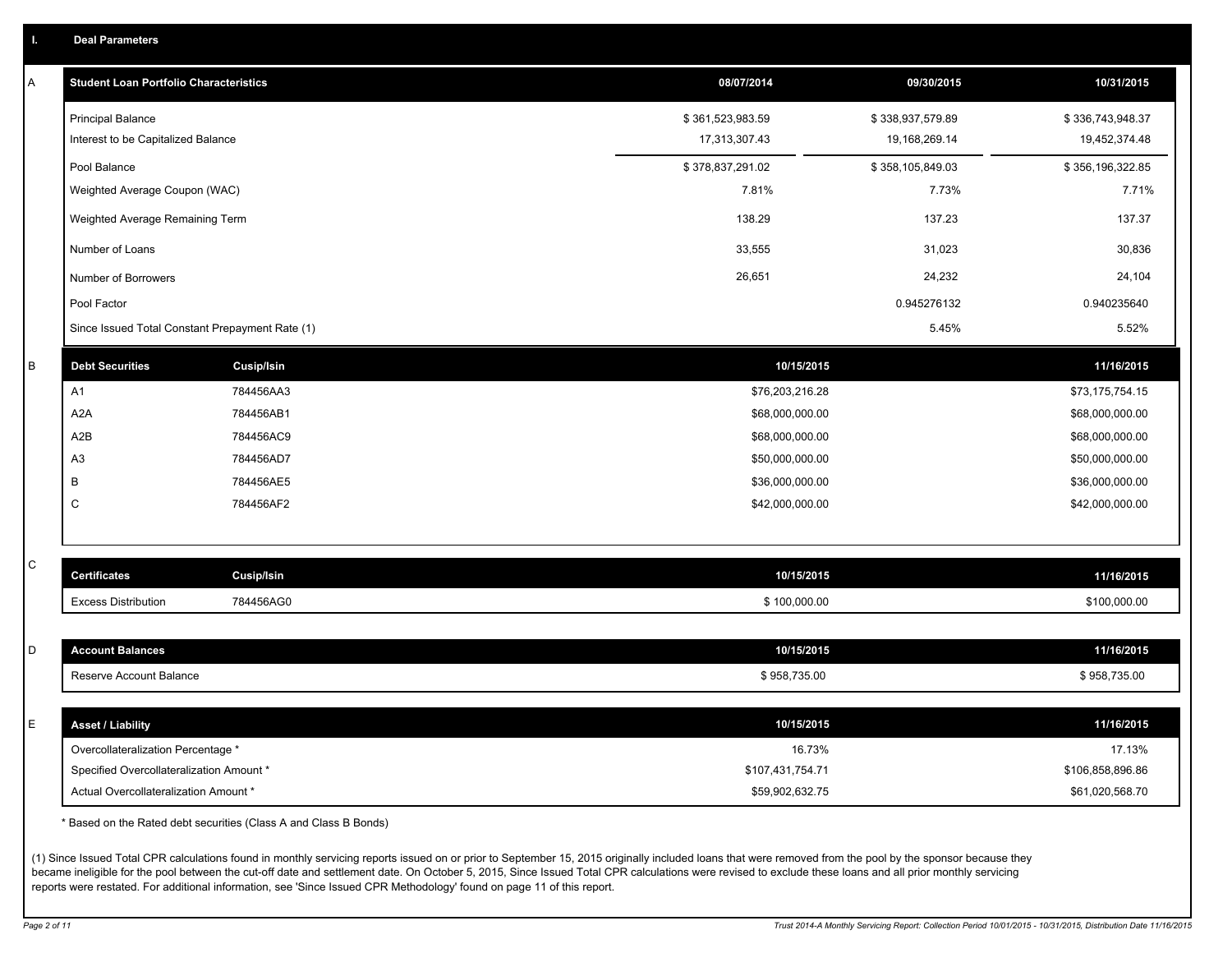### **II. 2014-A Trust Activity 10/01/2015 through 10/31/2015**

| Α | <b>Student Loan Principal Receipts</b>                           |                |
|---|------------------------------------------------------------------|----------------|
|   | <b>Borrower Principal</b>                                        | 2,712,831.61   |
|   | <b>Consolidation Activity Principal</b>                          | 0.00           |
|   | Seller Principal Reimbursement                                   | 0.00           |
|   | Servicer Principal Reimbursement                                 | 0.00           |
|   | Delinquent Principal Purchases by Servicer                       | 0.00           |
|   | <b>Other Principal Deposits</b>                                  | 0.00           |
|   | <b>Total Principal Receipts</b>                                  | \$2,712,831.61 |
| B | <b>Student Loan Interest Receipts</b>                            |                |
|   | <b>Borrower Interest</b>                                         | 1,219,936.89   |
|   | <b>Consolidation Activity Interest</b>                           | 0.00           |
|   | Seller Interest Reimbursement                                    | 0.00           |
|   | Servicer Interest Reimbursement                                  | (14, 547.45)   |
|   | Delinquent Interest Purchases by Servicer                        | 0.00           |
|   | <b>Other Interest Deposits</b>                                   | 8,888.76       |
|   | <b>Total Interest Receipts</b>                                   | \$1,214,278.20 |
| С | <b>Recoveries on Realized Losses</b>                             | \$2,521.00     |
| D | <b>Investment Income</b>                                         | \$495.71       |
| Е | <b>Funds Borrowed from Next Collection Period</b>                | \$0.00         |
| F | <b>Funds Repaid from Prior Collection Period</b>                 | \$0.00         |
| G | Loan Sale or Purchase Proceeds                                   | \$0.00         |
| н | Initial Deposits to Collection Account                           | \$0.00         |
|   | <b>Excess Transferred from Other Accounts</b>                    | \$0.00         |
| J | <b>Borrower Benefit Reimbursements</b>                           | \$0.00         |
| Κ | <b>Gross Swap Receipt</b>                                        | \$0.00         |
| L | <b>Other Deposits</b>                                            | \$0.00         |
| М | <b>Other Fees Collected</b>                                      | \$0.00         |
| N | <b>AVAILABLE FUNDS</b>                                           | \$3,930,126.52 |
| O | Non-Cash Principal Activity During Collection Period             | \$519,200.09   |
| P | Aggregate Purchased Amounts by the Depositor, Servicer or Seller | \$0.00         |
| Q | Aggregate Loan Substitutions                                     | \$0.00         |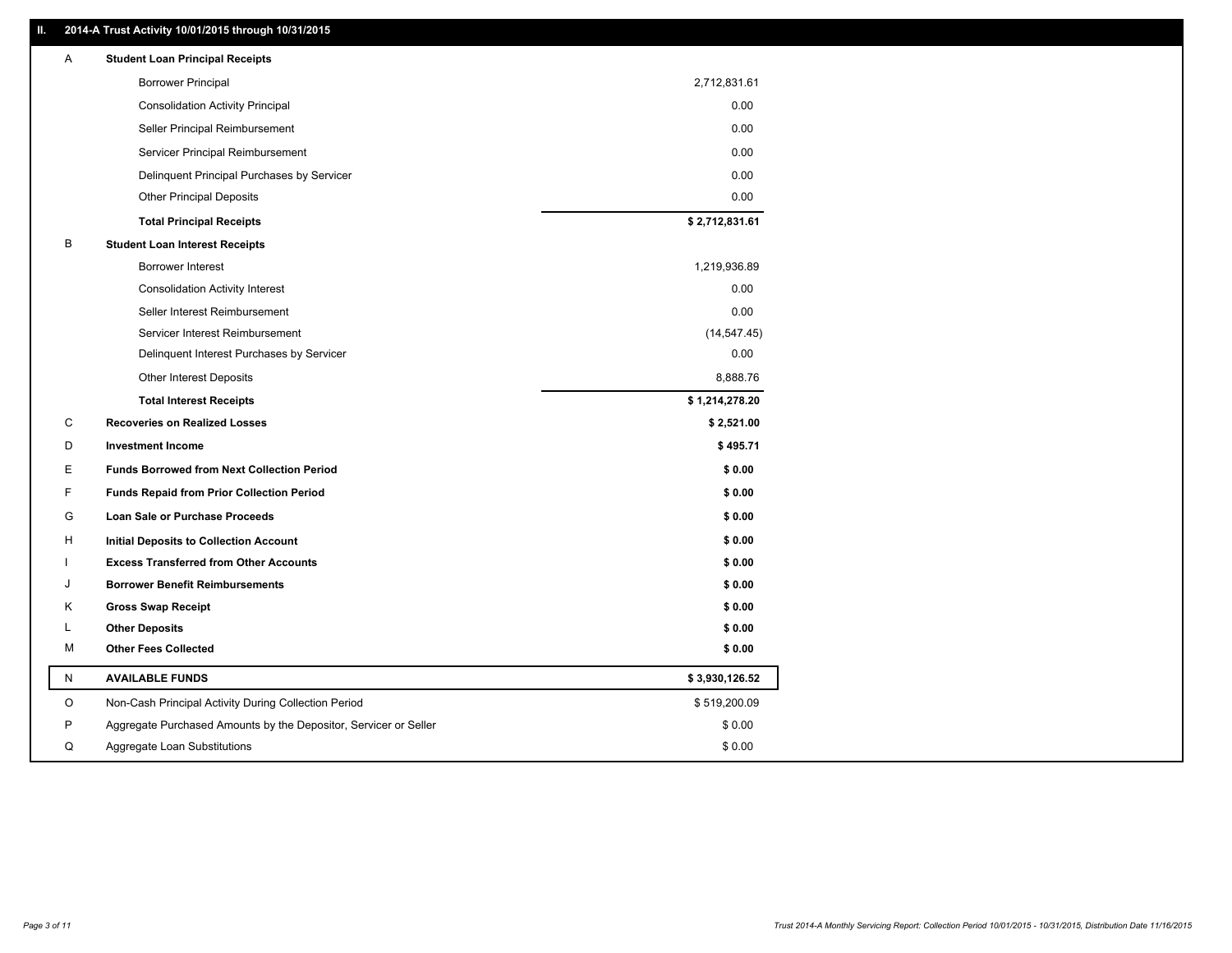|                   |                         |                          |         | 10/31/2015       |                |                          |         | 09/30/2015       |                |
|-------------------|-------------------------|--------------------------|---------|------------------|----------------|--------------------------|---------|------------------|----------------|
|                   |                         | <b>Wtd Avg</b><br>Coupon | # Loans | Principal        | % of Principal | <b>Wtd Avg</b><br>Coupon | # Loans | Principal        | % of Principal |
| INTERIM:          | IN SCHOOL               | 8.50%                    | 4,048   | \$39,902,425.45  | 11.849%        | 8.51%                    | 4,185   | \$41,169,835.78  | 12.147%        |
|                   | <b>GRACE</b>            | 8.30%                    | 2,525   | \$26,386,540.85  | 7.836%         | 8.28%                    | 2,469   | \$26,299,435.88  | 7.759%         |
|                   | <b>DEFERMENT</b>        | 8.47%                    | 946     | \$9,338,757.80   | 2.773%         | 8.52%                    | 940     | \$9,110,921.26   | 2.688%         |
| <b>REPAYMENT:</b> | <b>CURRENT</b>          | 7.41%                    | 21,803  | \$242,266,147.44 | 71.944%        | 7.44%                    | 21,949  | \$244,269,665.64 | 72.069%        |
|                   | 31-60 DAYS DELINQUENT   | 8.52%                    | 293     | \$3,720,506.75   | 1.105%         | 8.44%                    | 323     | \$3,867,151.95   | 1.141%         |
|                   | 61-90 DAYS DELINQUENT   | 8.64%                    | 175     | \$1,850,536.81   | 0.550%         | 8.26%                    | 145     | \$1,651,744.49   | 0.487%         |
|                   | 91-120 DAYS DELINQUENT  | 8.57%                    | 70      | \$923,277.88     | 0.274%         | 8.63%                    | 80      | \$945,860.82     | 0.279%         |
|                   | 121-150 DAYS DELINQUENT | 8.74%                    | 73      | \$733,924.76     | 0.218%         | 8.97%                    | 51      | \$468,865.49     | 0.138%         |
|                   | 151-180 DAYS DELINQUENT | 9.09%                    | 42      | \$369,157.54     | 0.110%         | 9.20%                    | 44      | \$466,097.08     | 0.138%         |
|                   | > 180 DAYS DELINQUENT   | 8.38%                    | 42      | \$448,052.32     | 0.133%         | 7.77%                    | 29      | \$262,139.72     | 0.077%         |
|                   | FORBEARANCE             | 8.18%                    | 819     | \$10,804,620.77  | 3.209%         | 8.01%                    | 808     | \$10,425,861.78  | 3.076%         |
| <b>TOTAL</b>      |                         |                          | 30,836  | \$336,743,948.37 | 100.00%        |                          | 31,023  | \$338,937,579.89 | 100.00%        |

Percentages may not total 100% due to rounding \*

\*\* Smart Option Interest Only loans and \$25 Fixed Payment loans classified as in repayment whether student borrowers are in school, in grace, in deferment or required to make full principal and interest payments on their l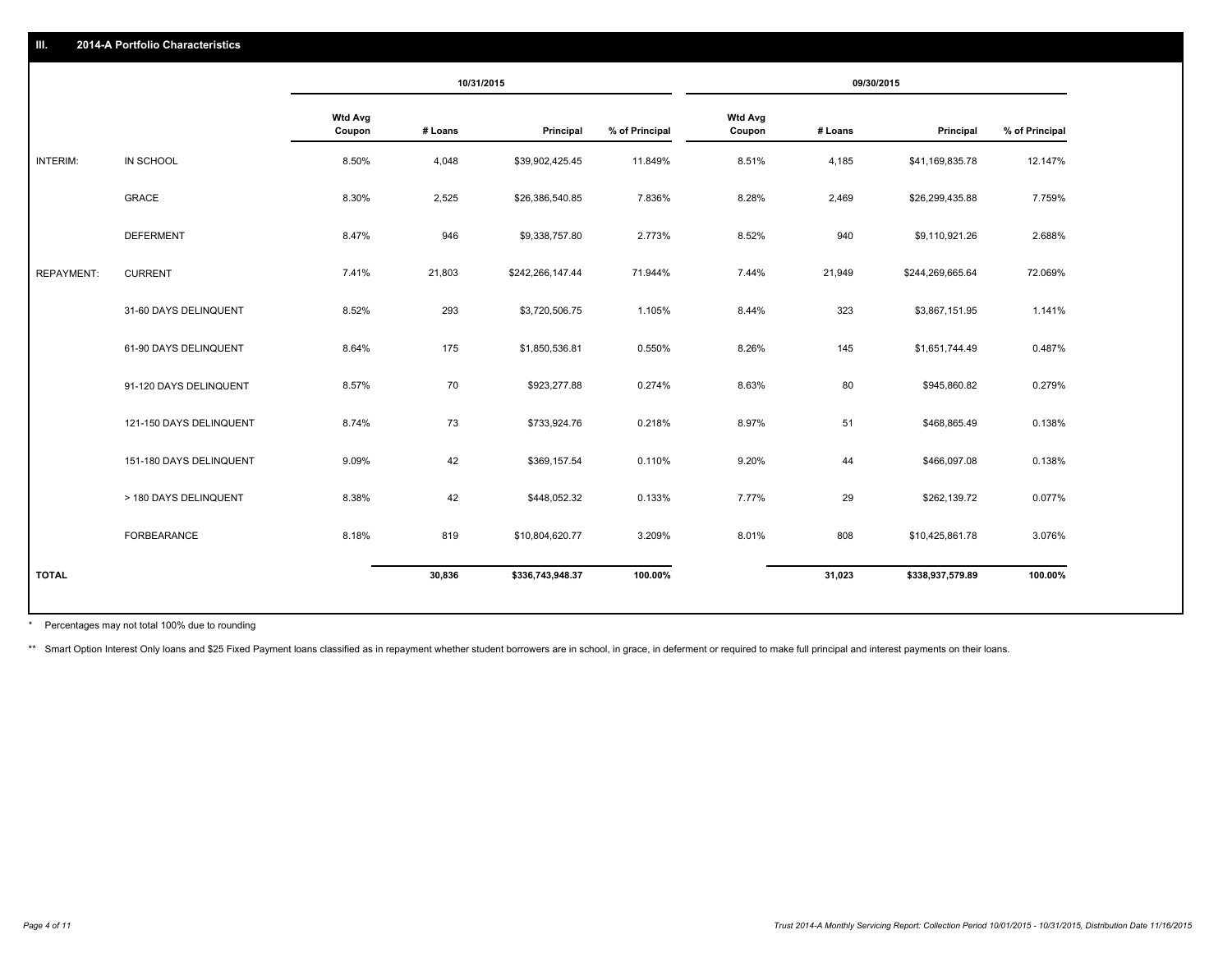|                                                         | 10/31/2015       | 9/30/2015        |
|---------------------------------------------------------|------------------|------------------|
| Pool Balance                                            | \$356,196,322.85 | \$358,105,849.03 |
| Total # Loans                                           | 30,836           | 31,023           |
| Total # Borrowers                                       | 24,104           | 24,232           |
| Weighted Average Coupon                                 | 7.71%            | 7.73%            |
| Weighted Average Remaining Term                         | 137.37           | 137.23           |
| Percent of Pool - Cosigned                              | 93.6%            | 93.6%            |
| Percent of Pool - Non Cosigned                          | 6.4%             | 6.4%             |
| Borrower Interest Accrued for Period                    | \$2,183,921.62   | \$2,130,131.49   |
| Outstanding Borrower Interest Accrued                   | \$20,757,867.92  | \$20,447,737.33  |
| Gross Principal Realized Loss - Periodic                | \$117,449.14     | \$66,003.09      |
| Gross Principal Realized Loss - Cumulative              | \$1,562,169.66   | \$1,444,720.52   |
| Delinquent Principal Purchased by Servicer - Periodic   | \$0.00           | \$0.00           |
| Delinquent Principal Purchased by Servicer - Cumulative | \$0.00           | \$0.00           |
| Recoveries on Realized Losses - Periodic                | \$2,521.00       | \$3,850.66       |
| Recoveries on Realized Losses - Cumulative              | \$55,367.16      | \$52,846.16      |
| Net Losses - Periodic                                   | \$114,928.14     | \$62,152.43      |
| Net Losses - Cumulative                                 | \$1,506,802.50   | \$1,391,874.36   |
| <b>Cumulative Gross Defaults</b>                        | \$1,562,169.66   | \$1,444,720.52   |
| Change in Gross Defaults                                | \$117,449.14     | \$66,003.09      |
| Non-Cash Principal Activity - Capitalized Interest      | \$638,187.90     | \$408,914.53     |
| Since Issued Total Constant Prepayment Rate (CPR) (1)   | 5.52%            | 5.45%            |
| <b>Loan Substitutions</b>                               | \$0.00           | \$0.00           |
| <b>Cumulative Loan Substitutions</b>                    | \$0.00           | \$0.00           |
| <b>Unpaid Master Servicing Fees</b>                     | \$0.00           | \$0.00           |
| <b>Unpaid Sub-Servicing Fees</b>                        | \$0.00           | \$0.00           |
| <b>Unpaid Administration Fees</b>                       | \$0.00           | \$0.00           |
| Unpaid Carryover Master Servicing Fees                  | \$0.00           | \$0.00           |
| Unpaid Carryover Sub-Servicing Fees                     | \$0.00           | \$0.00           |
| Note Interest Shortfall                                 | \$0.00           | \$0.00           |

(1) Since Issued Total CPR calculations found in monthly servicing reports issued on or prior to September 15, 2015 originally included loans that were removed from the pool by the sponsor because they became ineligible for the pool between the cut-off date and settlement date. On October 5, 2015, Since Issued Total CPR calculations were revised to exclude these loans and all prior monthly servicing reports were restated. For additional information, see 'Since Issued CPR Methodology' found on page 11 of this report.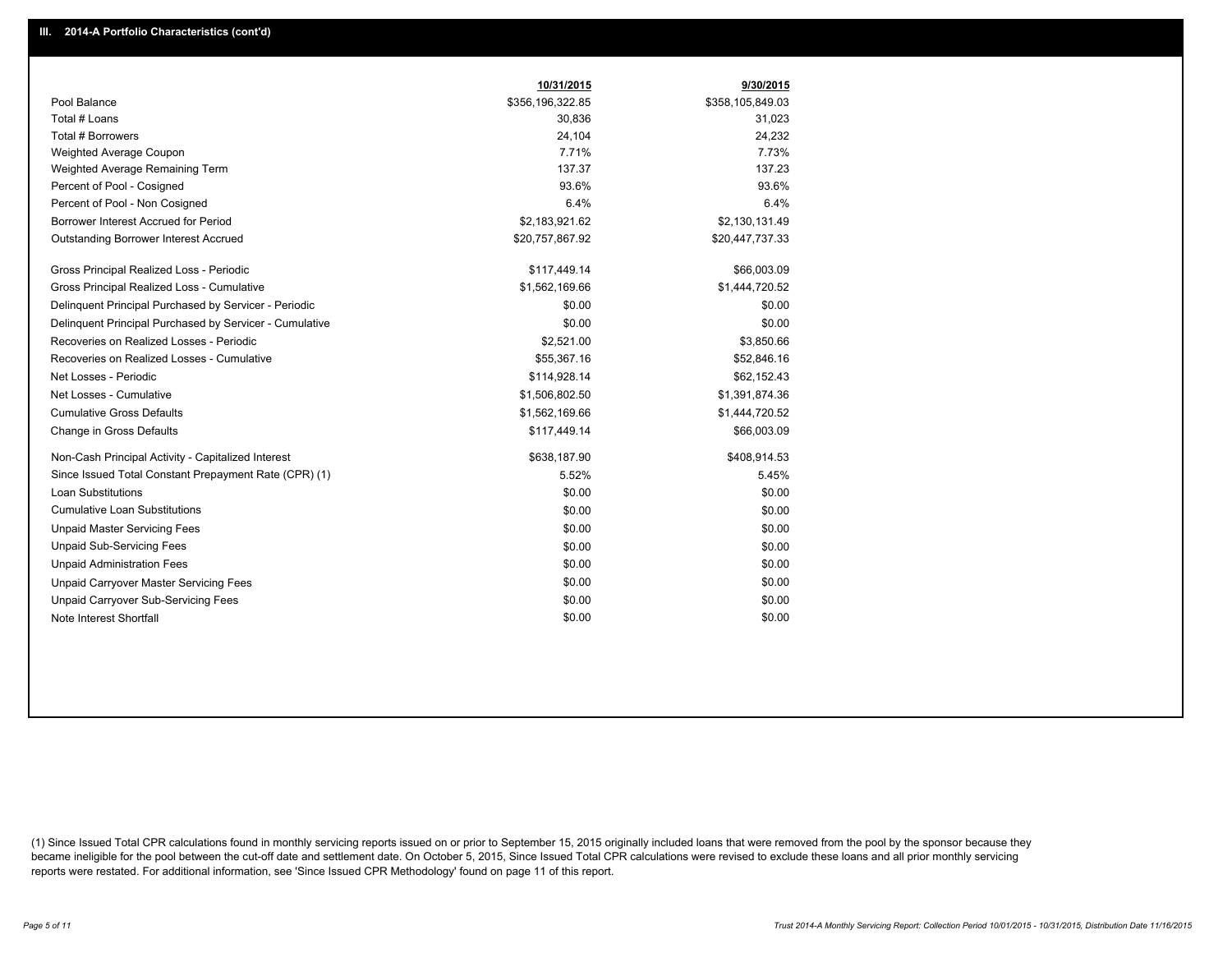## **IV. 2014-A Portfolio Statistics by Loan Program**

|                                                       | Weighted<br><b>Average Coupon</b> | # LOANS | \$ AMOUNT        | $%$ *    |
|-------------------------------------------------------|-----------------------------------|---------|------------------|----------|
| - Smart Option Deferred Loans                         | 8.19%                             | 14,289  | \$144,235,569.00 | 42.832%  |
| - Smart Option Fixed Pay Loans                        | 7.78%                             | 9,107   | \$118,045,037.28 | 35.055%  |
| - Smart Option Interest-Only Loans                    | 6.61%                             | 7,440   | \$74,463,342.09  | 22.113%  |
| - Other Loan Programs                                 | 0.00%                             | 0.00    | \$0.00           | 0.000%   |
| <b>Total</b>                                          | 7.71%                             | 30,836  | \$336,743,948.37 | 100.000% |
| Prime Indexed Loans -- Monthly Reset Adjustable       |                                   |         | \$0.00           |          |
| Prime Indexed Loans -- Monthly Reset Non-Adjustable   |                                   |         | \$0.00           |          |
| Prime Indexed Loans -- Quarterly Reset Adjustable     |                                   |         | \$0.00           |          |
| Prime Indexed Loans -- Quarterly Reset Non-Adjustable |                                   |         | \$0.00           |          |
| Prime Indexed Loans -- Annual Reset                   |                                   |         | \$0.00           |          |
| T-Bill Indexed Loans                                  |                                   |         | \$0.00           |          |
| Fixed Rate Loans                                      |                                   |         | \$50,852,231.97  |          |
| <b>LIBOR Indexed Loans</b>                            |                                   |         | \$305,344,090.88 |          |
|                                                       |                                   |         |                  |          |

\* Note: Percentages may not total 100% due to rounding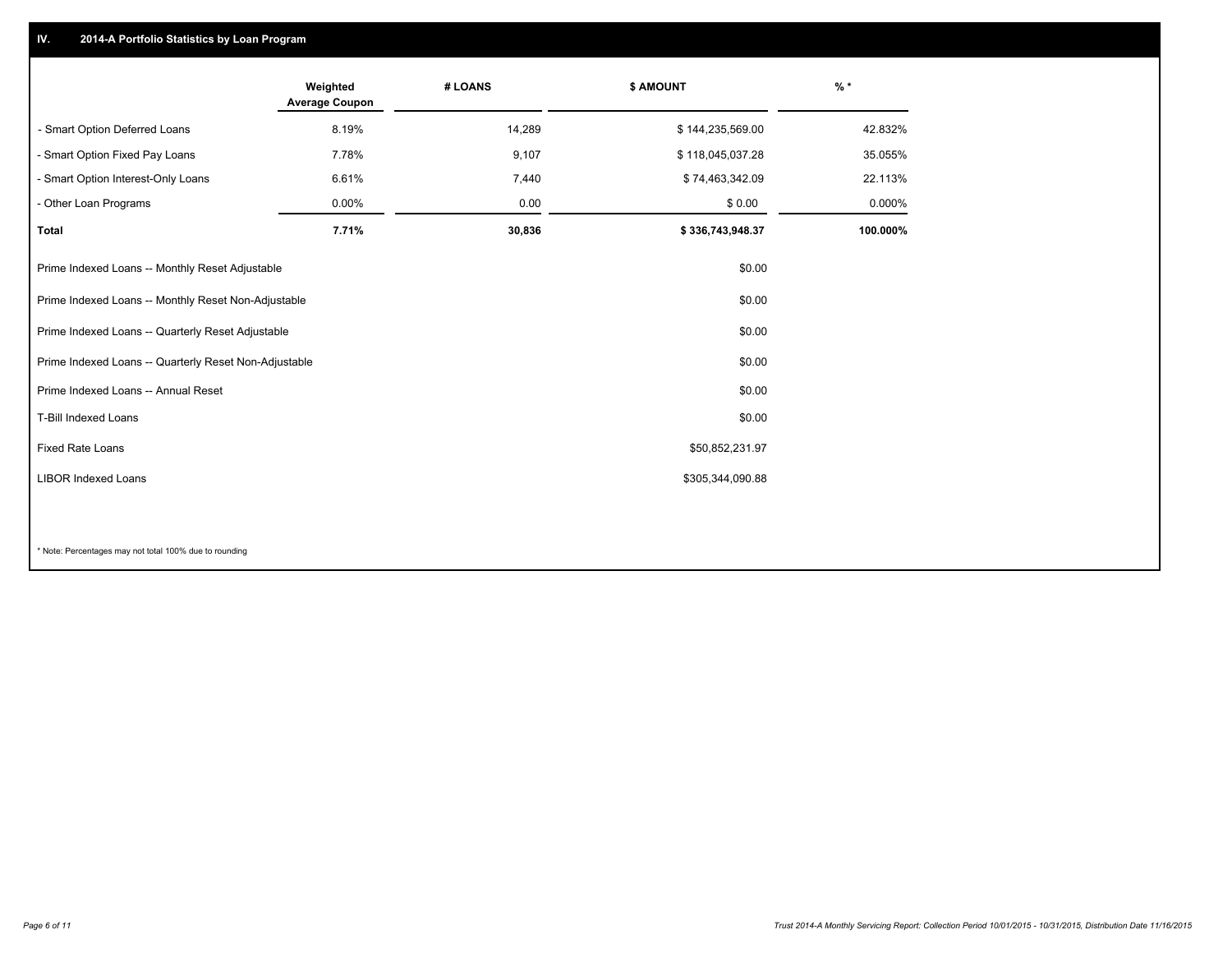| V. |       | 2014-A Reserve Account and Principal Distribution Calculations                                                                                                                                                        |                  |  |
|----|-------|-----------------------------------------------------------------------------------------------------------------------------------------------------------------------------------------------------------------------|------------------|--|
| А. |       | <b>Reserve Account</b>                                                                                                                                                                                                |                  |  |
|    |       | Specified Reserve Account Balance                                                                                                                                                                                     | \$958,735.00     |  |
|    |       | Actual Reserve Account Balance                                                                                                                                                                                        | \$958,735.00     |  |
| В. |       | <b>Principal Distribution Amount</b>                                                                                                                                                                                  |                  |  |
|    | j.    | Class A Notes Outstanding                                                                                                                                                                                             | \$262,203,216.28 |  |
|    | ii.   | Pool Balance                                                                                                                                                                                                          | \$356,196,322.85 |  |
|    | iii.  | <b>First Priority Principal Distribution Amount</b>                                                                                                                                                                   | \$0.00           |  |
|    |       |                                                                                                                                                                                                                       |                  |  |
|    | iv.   | Class A and B Notes Outstanding                                                                                                                                                                                       | \$298,203,216.28 |  |
|    | v.    | First Priority Principal Distribution Amount                                                                                                                                                                          | \$0.00           |  |
|    | vi.   | Pool Balance                                                                                                                                                                                                          | \$356,196,322.85 |  |
|    | vii.  | Specified Overcollateralization Amount                                                                                                                                                                                | \$106,858,896.86 |  |
|    | viii. | <b>Regular Principal Distribution Amount</b>                                                                                                                                                                          | \$48,865,790.29  |  |
|    |       |                                                                                                                                                                                                                       |                  |  |
|    | ix.   | <b>Notes Outstanding</b>                                                                                                                                                                                              | \$340,203,216.28 |  |
|    | х.    | First Priority Principal Distribution Amount                                                                                                                                                                          | \$0.00           |  |
|    | xi.   | Regular Principal Distribution Amount                                                                                                                                                                                 | \$48,865,790.29  |  |
|    | xii.  | Available Funds (after payment of waterfall items A through J) *                                                                                                                                                      | \$0.00           |  |
|    | xiii. | Additional Principal Distribution Amount (min(ix - x - xi, xiii))                                                                                                                                                     | \$0.00           |  |
|    |       | * Represents 50% of value if the principal balance of the notes is greater than 10% of initial principal balance of the notes or the Class A and Class B note are reduced to 0, otherwise the full<br>value is shown. |                  |  |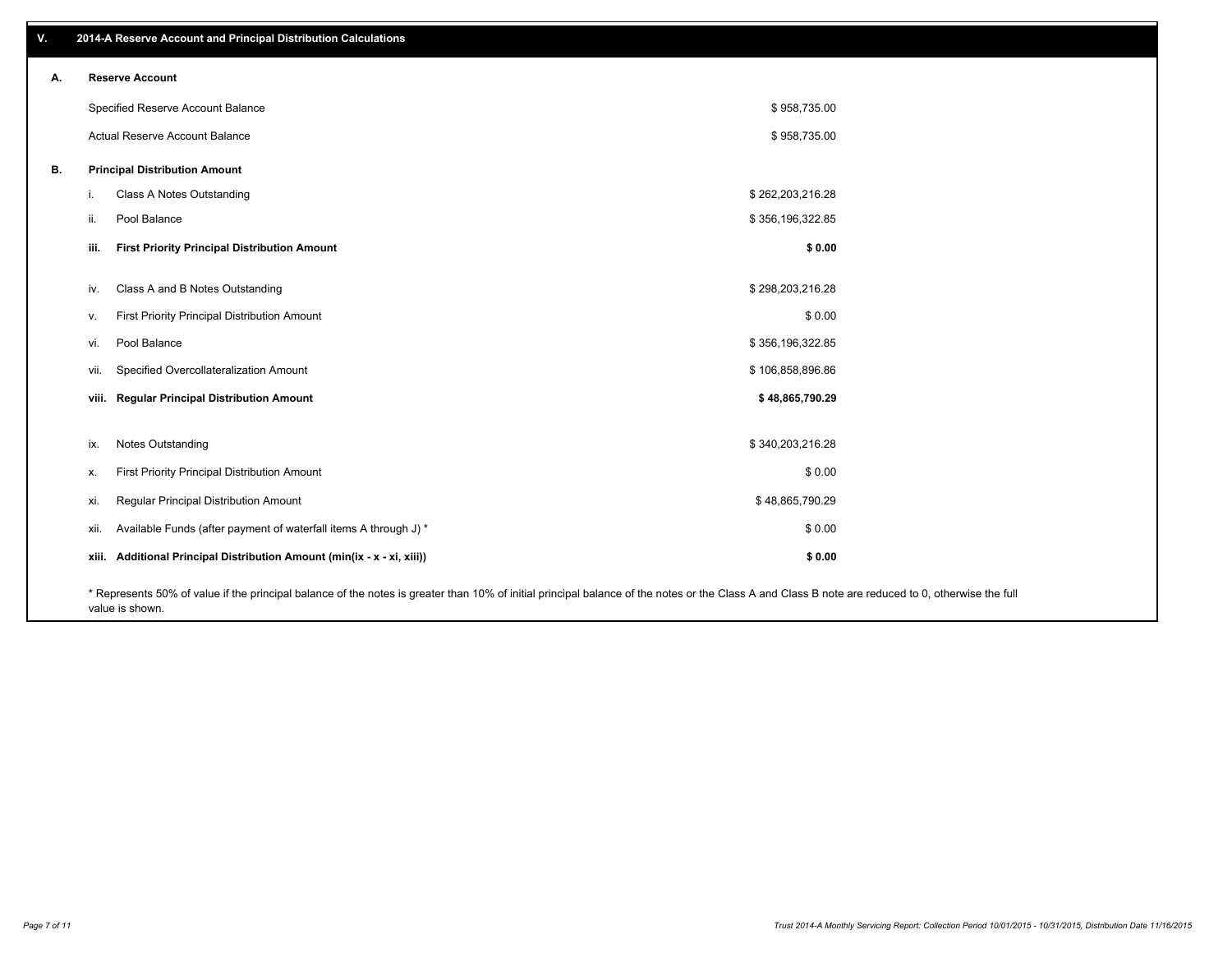| VI.<br><b>2014-A Waterfall for Distributions</b> |
|--------------------------------------------------|
|--------------------------------------------------|

|                              |                                                                                  | Paid             | <b>Funds Balance</b> |
|------------------------------|----------------------------------------------------------------------------------|------------------|----------------------|
| <b>Total Available Funds</b> |                                                                                  |                  | \$3,930,126.52       |
| <b>Trustee Fees</b><br>A     |                                                                                  | \$15,000.00      | \$3,915,126.52       |
| B                            | i. Master Servicing Fees                                                         | \$14,176.68      | \$3,900,949.84       |
|                              | ii. Sub-Servicing Fees                                                           | \$212,650.14     | \$3,688,299.70       |
| C                            | i. Administration Fees                                                           | \$6,667.00       | \$3,681,632.70       |
|                              | ii. Unreimbursed Administrator Advances plus any Unpaid                          | \$0.00           | \$3,681,632.70       |
| D                            | Class A Noteholders Interest Distribution Amount                                 | \$376,670.57     | \$3,304,962.13       |
| Е                            | <b>First Priority Principal Payment</b>                                          | \$0.00           | \$3,304,962.13       |
| F                            | Class B Noteholders Interest Distribution Amount                                 | \$120,000.00     | \$3,184,962.13       |
| G                            | Class C Noteholders Interest Distribution Amount                                 | \$157,500.00     | \$3,027,462.13       |
| H                            | Reinstatement Reserve Account                                                    | \$0.00           | \$3,027,462.13       |
| $\mathbf{L}$                 | Regular Principal Distribution                                                   | \$3,027,462.13   | \$0.00               |
| J                            | i. Carryover Master Servicing Fees                                               | \$0.00           | \$0.00               |
|                              | ii. Carryover Sub-servicing Fees                                                 | \$0.00           | \$0.00               |
| Κ                            | Additional Principal Distribution Amount                                         | \$0.00           | \$0.00               |
| L                            | Unpaid Expenses of Trustee                                                       | \$0.00           | \$0.00               |
| M                            | Unpaid Expenses of Administrator                                                 | \$0.00           | \$0.00               |
| N                            | Remaining Funds to the Excess Distribution Certificateholder                     | \$0.00           | \$0.00               |
|                              |                                                                                  |                  |                      |
| <b>Waterfall Conditions</b>  |                                                                                  |                  |                      |
|                              | <b>Class C Noteholders' Interest Distribution Condition</b>                      |                  |                      |
| i.                           | Pool Balance                                                                     | \$356,196,322.85 |                      |
| ii.                          | Class A and B Notes Outstanding                                                  | \$298,203,216.28 |                      |
| iii.                         | Class C Noteholders' Interest Distribution Ratio (i / ii)                        | 119.45%          |                      |
| iv.                          | Minimum Ratio                                                                    | 110.00%          |                      |
| v.                           | Is the Class C Noteholders' Interest Distribution Condition Satisfied (iii > iv) | Y                |                      |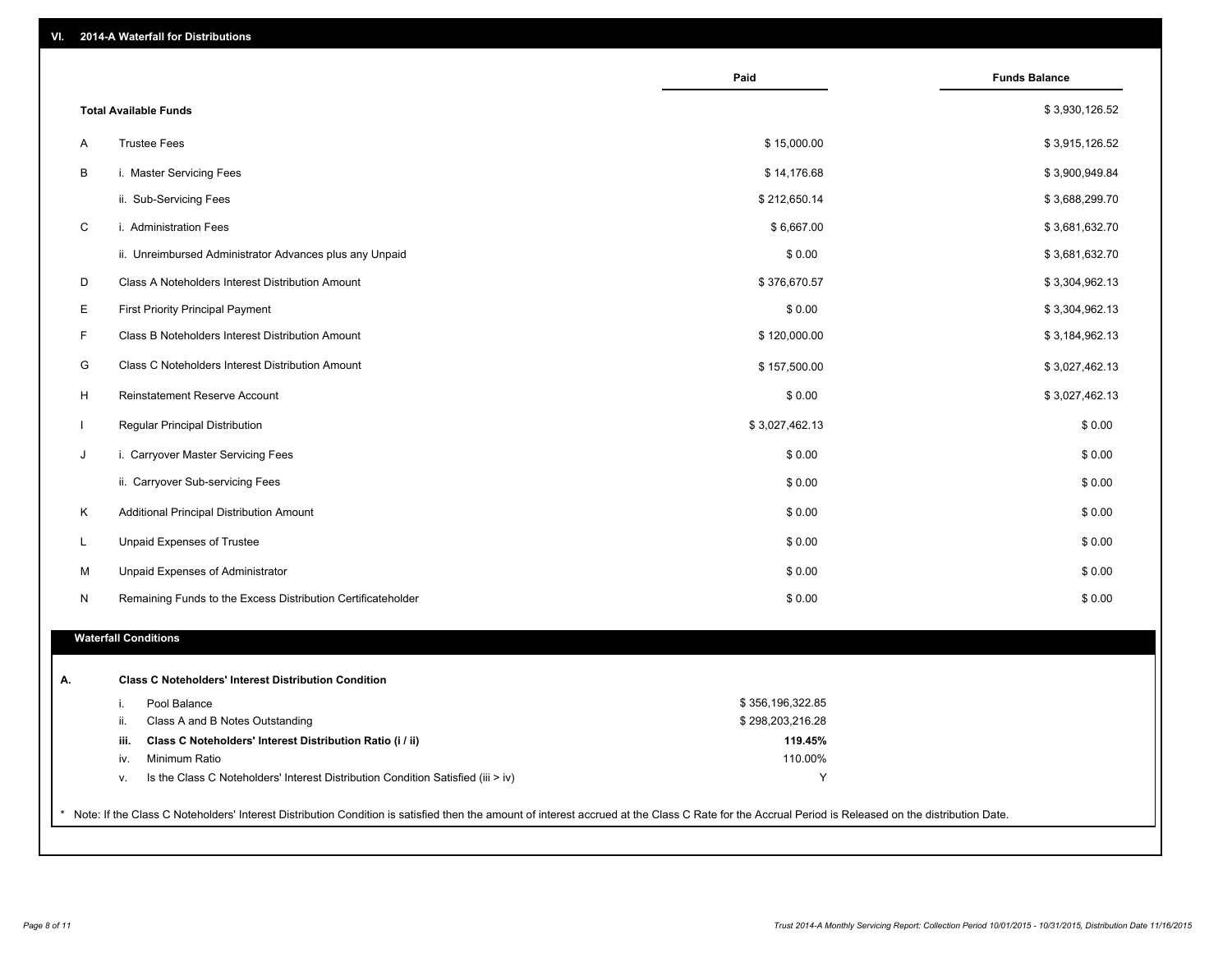| <b>Distribution Amounts</b>                                |                         |                         |                         |
|------------------------------------------------------------|-------------------------|-------------------------|-------------------------|
|                                                            | A <sub>1</sub>          | A <sub>2</sub> A        | A <sub>2</sub> B        |
| Cusip/Isin                                                 | 784456AA3               | 784456AB1               | 784456AC9               |
| <b>Beginning Balance</b>                                   | \$76,203,216.28         | \$68,000,000.00         | \$68,000,000.00         |
| Index                                                      | <b>LIBOR</b>            | <b>FIXED</b>            | <b>LIBOR</b>            |
| Spread/Fixed Rate                                          | 0.50%                   | 3.05%                   | 1.15%                   |
| Record Date (Days Prior to Distribution)                   | 1 NEW YORK BUSINESS DAY | 1 NEW YORK BUSINESS DAY | 1 NEW YORK BUSINESS DAY |
| <b>Accrual Period Begin</b>                                | 10/15/2015              | 10/15/2015              | 10/15/2015              |
| <b>Accrual Period End</b>                                  | 11/16/2015              | 11/15/2015              | 11/16/2015              |
| Daycount Fraction                                          | 0.0888889               | 0.08333333              | 0.08888889              |
| Interest Rate*                                             | 0.69575%                | 3.05000%                | 1.34575%                |
| <b>Accrued Interest Factor</b>                             | 0.000618445             | 0.002541667             | 0.001196222             |
| <b>Current Interest Due</b>                                | \$47,127.46             | \$172,833.33            | \$81,343.11             |
| Interest Shortfall from Prior Period Plus Accrued Interest | $\mathsf{\$}$ -         | $\mathsf{\$}$ -         | $\mathsf{\$}$ -         |
| <b>Total Interest Due</b>                                  | \$47,127.46             | \$172,833.33            | \$81,343.11             |
| <b>Interest Paid</b>                                       | \$47,127.46             | \$172,833.33            | \$81,343.11             |
| <b>Interest Shortfall</b>                                  | $\mathsf{\$}$ -         | $\mathsf{\$}$ -         | $\mathsf{\$}$ -         |
| <b>Principal Paid</b>                                      | \$3,027,462.13          | $\mathsf{\$}$ -         | $\mathsf{\$}$ -         |
| <b>Ending Principal Balance</b>                            | \$73,175,754.15         | \$68,000,000.00         | \$68,000,000.00         |
| Paydown Factor                                             | 0.025656459             | 0.000000000             | 0.000000000             |
| <b>Ending Balance Factor</b>                               | 0.620133510             | 1.000000000             | 1.000000000             |

\* Pay rates for Current Distribution. For the interest rates applicable to the next distribution date, please see https://www.salliemae.com/about/investors/data/SMBabrate.txt.

**VII. 2014-A Distributions**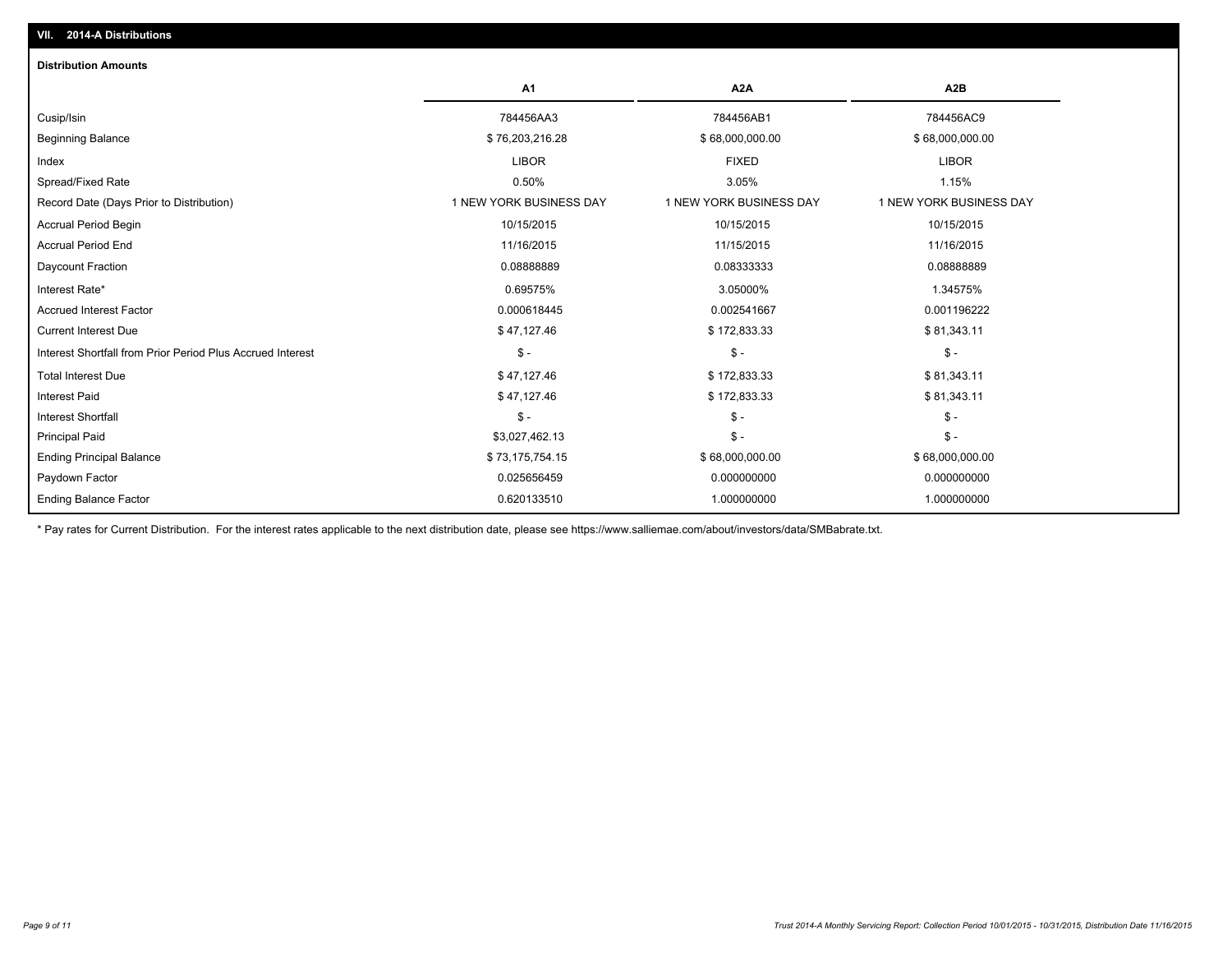| <b>Distribution Amounts</b>                                |                         |                         |                         |
|------------------------------------------------------------|-------------------------|-------------------------|-------------------------|
|                                                            | A3                      | в                       | c                       |
| Cusip/Isin                                                 | 784456AD7               | 784456AE5               | 784456AF2               |
| <b>Beginning Balance</b>                                   | \$50,000,000.00         | \$36,000,000.00         | \$42,000,000.00         |
| Index                                                      | <b>LIBOR</b>            | <b>FIXED</b>            | <b>FIXED</b>            |
| Spread/Fixed Rate                                          | 1.50%                   | 4.00%                   | 4.50%                   |
| Record Date (Days Prior to Distribution)                   | 1 NEW YORK BUSINESS DAY | 1 NEW YORK BUSINESS DAY | 1 NEW YORK BUSINESS DAY |
| <b>Accrual Period Begin</b>                                | 10/15/2015              | 10/15/2015              | 10/15/2015              |
| <b>Accrual Period End</b>                                  | 11/16/2015              | 11/15/2015              | 11/15/2015              |
| Daycount Fraction                                          | 0.0888889               | 0.08333333              | 0.08333333              |
| Interest Rate*                                             | 1.69575%                | 4.00000%                | 4.50000%                |
| <b>Accrued Interest Factor</b>                             | 0.001507333             | 0.003333333             | 0.003750000             |
| <b>Current Interest Due</b>                                | \$75,366.67             | \$120,000.00            | \$157,500.00            |
| Interest Shortfall from Prior Period Plus Accrued Interest | $\mathsf{\$}$ -         | $\mathsf{\$}$ -         | $\mathsf{\$}$ -         |
| <b>Total Interest Due</b>                                  | \$75,366.67             | \$120,000.00            | \$157,500.00            |
| <b>Interest Paid</b>                                       | \$75,366.67             | \$120,000.00            | \$157,500.00            |
| <b>Interest Shortfall</b>                                  | $S -$                   | $\mathcal{S}$ -         | $S -$                   |
| <b>Principal Paid</b>                                      | $\mathsf{\$}$ -         | $\mathsf{\$}$ -         | $\mathsf{\$}$ -         |
| <b>Ending Principal Balance</b>                            | \$50,000,000.00         | \$36,000,000.00         | \$42,000,000.00         |
| Paydown Factor                                             | 0.000000000             | 0.000000000             | 0.000000000             |
| <b>Ending Balance Factor</b>                               | 1.000000000             | 1.000000000             | 1.000000000             |

\* Pay rates for Current Distribution. For the interest rates applicable to the next distribution date, please see https://www.salliemae.com/about/investors/data/SMBabrate.txt.

**VII. 2014-A Distributions**